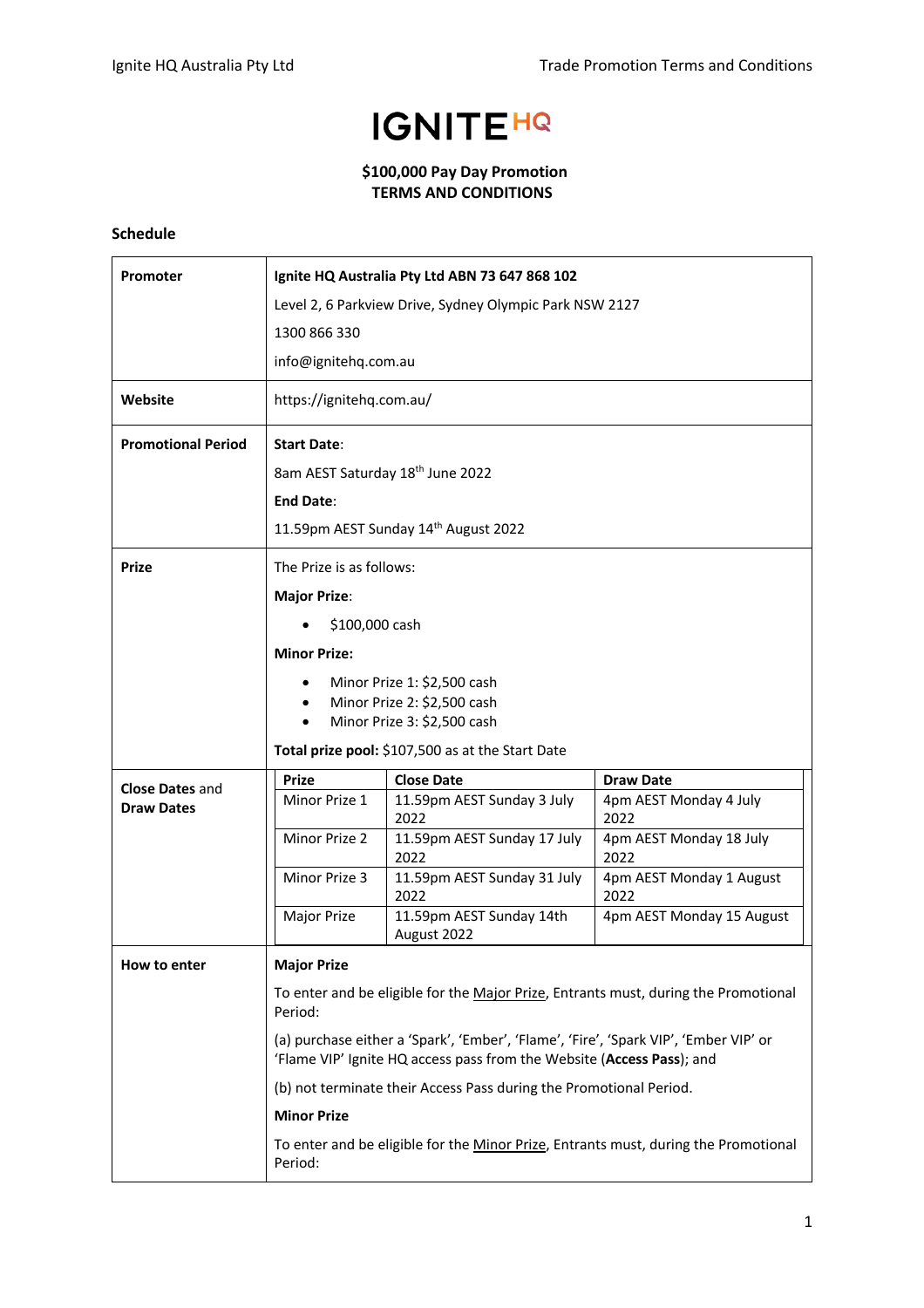|                                                           | (a) purchase either a 'Spark VIP', 'Ember VIP' or 'Flame VIP' Access Pass; and<br>(b) not terminate their Access Pass during the Promotional Period. |  |  |
|-----------------------------------------------------------|------------------------------------------------------------------------------------------------------------------------------------------------------|--|--|
| <b>Maximum number</b><br>of entries per<br><b>Entrant</b> | Unlimited                                                                                                                                            |  |  |
| <b>Permits</b>                                            | NSW Authority Number: TP/01227<br>ACT Permit Number: TP 22/01111<br>Electronic Drawing System Number: 1224                                           |  |  |

- 1. Information on eligibility, mechanisms on how to enter, prizes and the information in the Schedule form part of these Terms and Conditions. Participation in the Promotion is deemed acceptance of these Terms and Conditions.
- 2. **Eligibility:** Entry is open to Australian residents aged eighteen (18) years or over, excluding South Australian residents (**Entrants**). Employees, immediate family members, retailers, suppliers, associated companies and agencies related to the Promoter are not eligible to enter in the Promotion. All entries of Entrants who are under the age of eighteen (18) years and who enter the Promotion without disclosing or by attempting to conceal their age will be deemed invalid.
- 3. **Multiple entries:** Entrants must enter the Promotion in their own name. Entrants may receive additional entries depending on the Access Pass they purchase as follows:
	- (a) Purchasing a 'Spark' Access Pass grants the Entrant 1 entry;
	- (b) Purchasing an 'Ember' Access Pass grants the Entrant 5 entries;
	- (c) Purchasing a 'Flame' Access Pass grants the Entrant 20 entries;
	- (d) Purchasing a 'Fire' Access Pass grants the Entrant 75 entries;
	- (e) Purchasing a 'Spark VIP' Access Pass grants the Entrant 3 additional entries per month of membership;
	- (f) Purchasing an 'Ember VIP' Access Pass grants the Entrant 15 additional entries per month of membership;
	- (g) Purchasing a 'Flame VIP' Access Pass grants the Entrant 45 additional entries per month of membership.
- 4. The Promoter reserves the right, at any time, to verify the validity of entries and Entrants (including an Entrant's identity, age and place of residence) and to disqualify any Entrant. Failure by the Promoter to enforce any of its rights at any stage does not constitute a waiver of those rights.
- 5. **Game of chance:** As the Promotion is a game of chance, and subject otherwise to these Terms and Conditions, skill plays no part in determining the winning Entrant and each valid entry will NOT be individually judged. Each entry has an equal chance of winning. The winning Entrants will be confirmed by the Promoter.
- 6. Entrants are responsible for any and all expenses incurred when entering the Promotion and accessing, claiming and/or using the Prize (unless otherwise stated on the Website).
- 7. The Promoter's decision is final and no correspondence will be entered into with Entrants regarding the decision.
- 8. **Prize:** The Prizes will be awarded in the name of the winning Entrants. There is no limit to the number of Prizes an Entrant can win; it is possible that an Entrant could win the Major Prize and all three Minor Prizes.
- 9. **Promotional Period:** The Promotion commences on the Start Date and concludes on the End Date as per the Schedule (**Promotional Period**).
- 10. **Redemption Period:** The redemption period, during which the Prize may be claimed commences on the relevant Draw Date for that Prize set out in the Schedule and ends three (3) months from the date thereof. If the winning Entrant does not claim the Prize within the Redemption Period, the Prize will be deemed to be forfeited by the Entrant.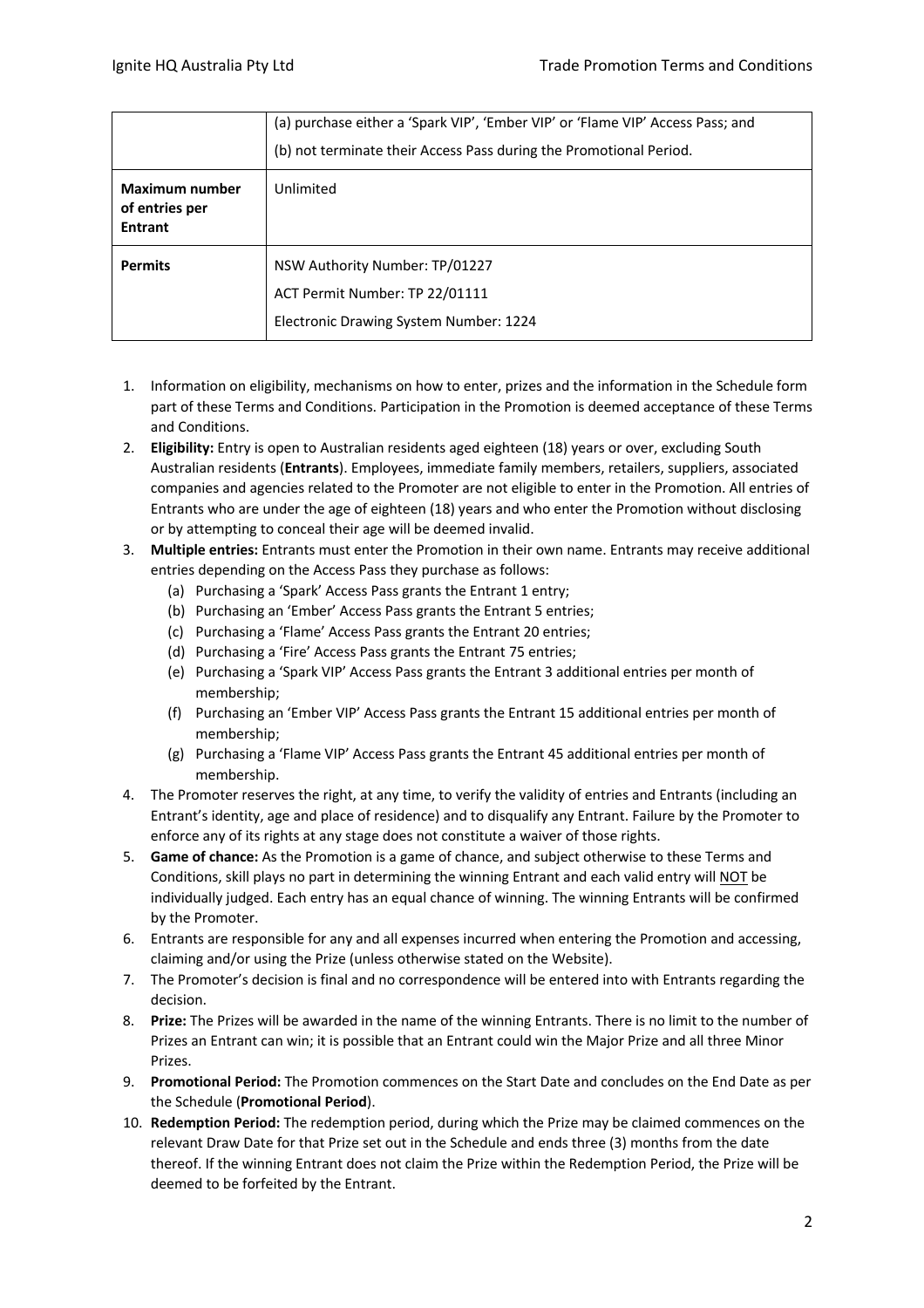- 11. **Draw and Venue:** The draws or selections to determine the winning Entrants for the Promotion (**Draw**) will take place at randomdraws.com.au's address. The Promotor will conduct the Draw by using a computerised system to draw winning Entrants.
- 12. **Winning Entrants:** The winning Entrants in the Draws, if any, will be notified by email and/or telephone within forty eight (48) hours of the Draw.
- 13. **Unclaimed Prize Draw:** If any Prize remain unclaimed in accordance with clause 10, a second draw or selection for the Prize (**Unclaimed Prize Draw**), will take place on the first business day after the expiry of the Redemption Period at the same time, place and manner as the original Draw, subject to any directions from a regulatory authority. The Promoter may conduct the Unclaimed Prize Draw without the need to seek approval from the relevant regulator in NSW, Australia. The alternative winning Entrant, if any, will be notified by email and/or telephone within forty eight (48) hours of the Unclaimed Prize Draw.
- 14. **Unavailable Prize:** If any Prize is unavailable and the Promoter has used all reasonable efforts to arrange the Prize, the Promoter may, in its absolute discretion, reserve the right to substitute the Prize with a prize of equal value and/or specification, subject to any written directions from a regulatory authority.
- 15. **Invalid entries:** In the event that a winning Entrant's entry is deemed or found to be invalid, the Promoter may redraw or decide on another winning entry.
- 16. **Travel:** If the Prize involves travel, the components of the Prize must be taken together when offered or are forfeited. If the Prize involves travel and is awarded to multiple people, the winning Entrant and their companion(s) must travel together and depart from and return to the same departure point. The winning Entrant may not accrue any frequent flyer points from making use of the Prize. Any travel and accommodation (if any) is subject to availability and may be dependent on travel class availability and specific room category availability. Travel and accommodation will be arranged by the Promoter or an agent nominated by the Promoter.
- 17. **Motor vehicle:** Where a motor vehicle is awarded as a Prize, to be eligible to claim the Prize, the winning Entrant must be capable of obtaining the necessary motor vehicle registration for the Prize in its name, in accordance with the applicable State or Territory legislation in which the Prize is collected. If the winning Entrant is, through any legal incapacity or otherwise, unable to register the Prize in their own name, then the winning Entrant may assign the Prize to another person (who consents to such assignment) with legal capacity for the purpose of registration. The Promoter takes no responsibility for any such arrangement between the winning Entrant and the assignee. Where the Prize is a motor vehicle, the Prize includes vehicle upgrades, modifications and registration, but does not include vehicle insurance.
- 18. **Attendance at a show:** Where the any part of the Prize includes attendance at a show or event, if the show or event is cancelled, postponed or abandoned for any reason, the winning Entrant will forfeit all rights to attend the show or event and no cash or alternative tickets will be substituted in lieu.
- 19. **Cash:** Where cash is awarded as a Prize, Prizes will be awarded in the form of a bank cheque, via PayPal transfer (fees may apply and are the responsibility of the winning Entrant) or electronic funds transfer to the winning Entrant's nominated bank account, at the Promoter's election.
- 20. **Publicity:** The winning Entrant's full name will be published in a national newspaper, and/or on the website, at https://ignitehq.com.au/ (**Website**) and on the Promoter's social media accounts, including but not limited to, Facebook, Twitter and Instagram. By entering the Promotion, the winning Entrant consents to the publication of such information.
- 21. By entering the Promotion, Entrants consent to the Promoter using their name, likeness, image and/or voice in the event that they are a winning Entrant (including photograph, film and/or recording of the same) in any media for an unlimited period without remuneration for the purpose of promoting the Promotion (including any outcome), and promoting the Promotor's business and any products manufactured, distributed and/or supplied by the Promoter. The Entrant further agrees that they will participate in all reasonable promotional activities in relation to the Promotion as requested by the Promoter and its agents.
- 22. **Non-Excludable Guarantees:** Nothing in these Terms and Conditions limits, excludes or modifies or purports to limit, exclude or modify the statutory consumer guarantees as provided under the *Competition and Consumer Act 2010* (Cth), as well as any other implied warranties under the *Australian*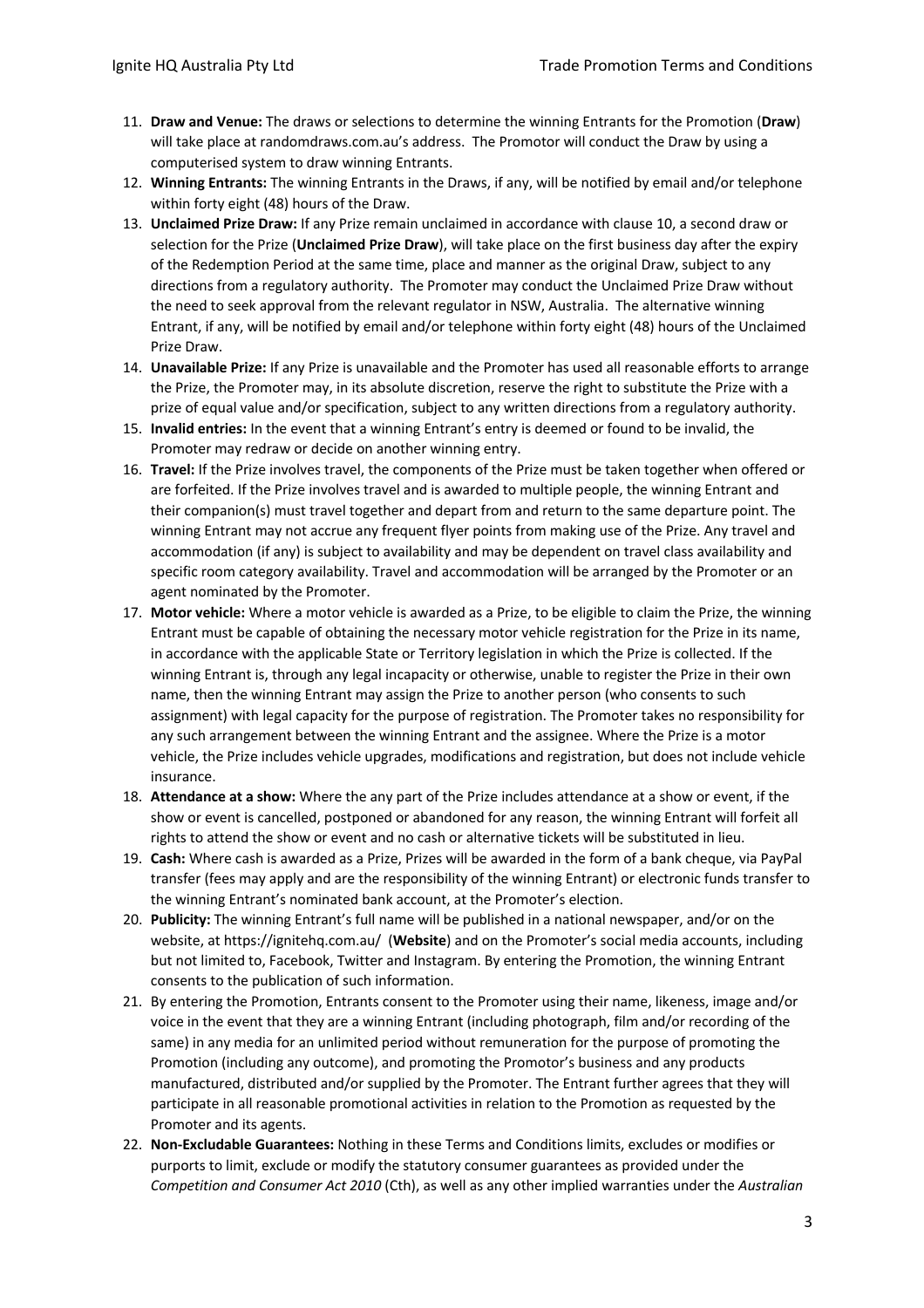*Securities and Consumer Act 2010* (Cth) or similar consumer protection laws in the State and Territories of Australia (**Non-Excludable Guarantees**).

- 23. **Consequential Loss:** Despite anything to the contrary, to the maximum extent permitted by law, the Promoter will not be liable under these Terms and Conditions for any consequential loss including but not limited to loss of profit (including anticipated profit), loss of benefit (including anticipated benefit), loss of revenue, loss of business, loss of goodwill, loss of opportunity, loss of savings (including anticipated savings), loss of reputation, loss of use (including both real and anticipatory) and/ or loss or corruption of data, whether under statute, contract, equity, tort (including negligence), indemnity or otherwise.
- 24. **Liability:** Except for any liability that cannot by law be excluded by law (including the Non-Excludable Guarantees), the Promoter (including its respective officers, employees and agents) will not be liable to an Entrant for, and the Entrant indemnifies, waives and releases the Promoter in respect of all liability (including but not limited to all expenses, costs, damages, claims, losses) arising in any way out of or in connection with:
	- (a) any act or omission of the Entrant;
	- (b) any breach of these Terms and Conditions by the Entrant;
	- (c) any Force Majeure;
	- (d) a matter arising out of clause 26;
	- (e) any personal injury or loss;
	- (f) claiming the Prize;
	- (g) use of the Prize in any way;
	- (h) any theft of any Prize or unauthorised access or third party interference in the Promotion;
	- (i) any entry or Prize claim that is late, lost, altered, damaged, delayed or misdirected (whether or not after their receipt by the Promoter) due to any reason beyond the reasonable control of the Promoter; or
	- (j) any tax liability incurred by a winning Entrant.
- 25. **Force Majeure:** If performance of the Promotion, provision or use of the Prize (or any part of it), or any obligation under these Terms and Conditions is prevented, restricted, or interfered with by a Force Majeure, and if as a result the Promoter is unable to carry out its obligations or to provide the Entrant with the Prize (or any part of it), the Promoter may in its absolute discretion, subject to any written directions made under any applicable legislation, cancel, terminate, modify or suspend the Promotion and/or, if necessary, provide an alternative prize or prizes to the same value as the original Prize. The Promoter will give public notice of such an event and that the Promotion has been cancelled, terminated, modified or suspended. **Force Majeure** means any event or circumstance beyond the Promoter's reasonable control includes, without limitation, acts of God, fire, explosion, vandalism, storm or other similar occurrence, orders of acts of military or civil authority, or by national emergencies, insurrections, riots, or wars, strikes, lock-outs and work stoppages, terrorism, infection by computer virus, bugs, tampering, unauthorised intervention, technical failures or anything which corrupts or affects the administration, security, fairness, integrity or proper conduct of the Promotion. The Promoter will use reasonable efforts under the circumstances to avoid or minimise any Force Majeure. An act or omission will be deemed within the reasonable control of a party if committed, omitted, or caused by such party, or its employees, officers, agents, or affiliates.
- 26. The Promoter accepts no responsibility and will not be liable for any late, lost, delayed, corrupted or misdirected entries, claims or correspondence whether due to error, omission, alteration, tampering, deletion, theft, destruction, transmission interruption, communications failure or otherwise. The Promoter has no control over communications networks or services, the Internet, or computer or telephone networks or lines and accepts no responsibility for any problems associated with them, whether due to traffic congestion, technical malfunction or otherwise.
- 27. To the maximum extent permitted by law, as a condition precedent to accepting the Prize, the winning Entrant must sign any legal documentation as and in the form reasonably required by the Promoter and/or Prize suppliers, including but not limited to a legal release and indemnity form.
- 28. **Online entries:** In the event that a dispute arises as to the identity of an online Entrant, the entry will be deemed to have been submitted by the authorised account holder of the email address. The authorised